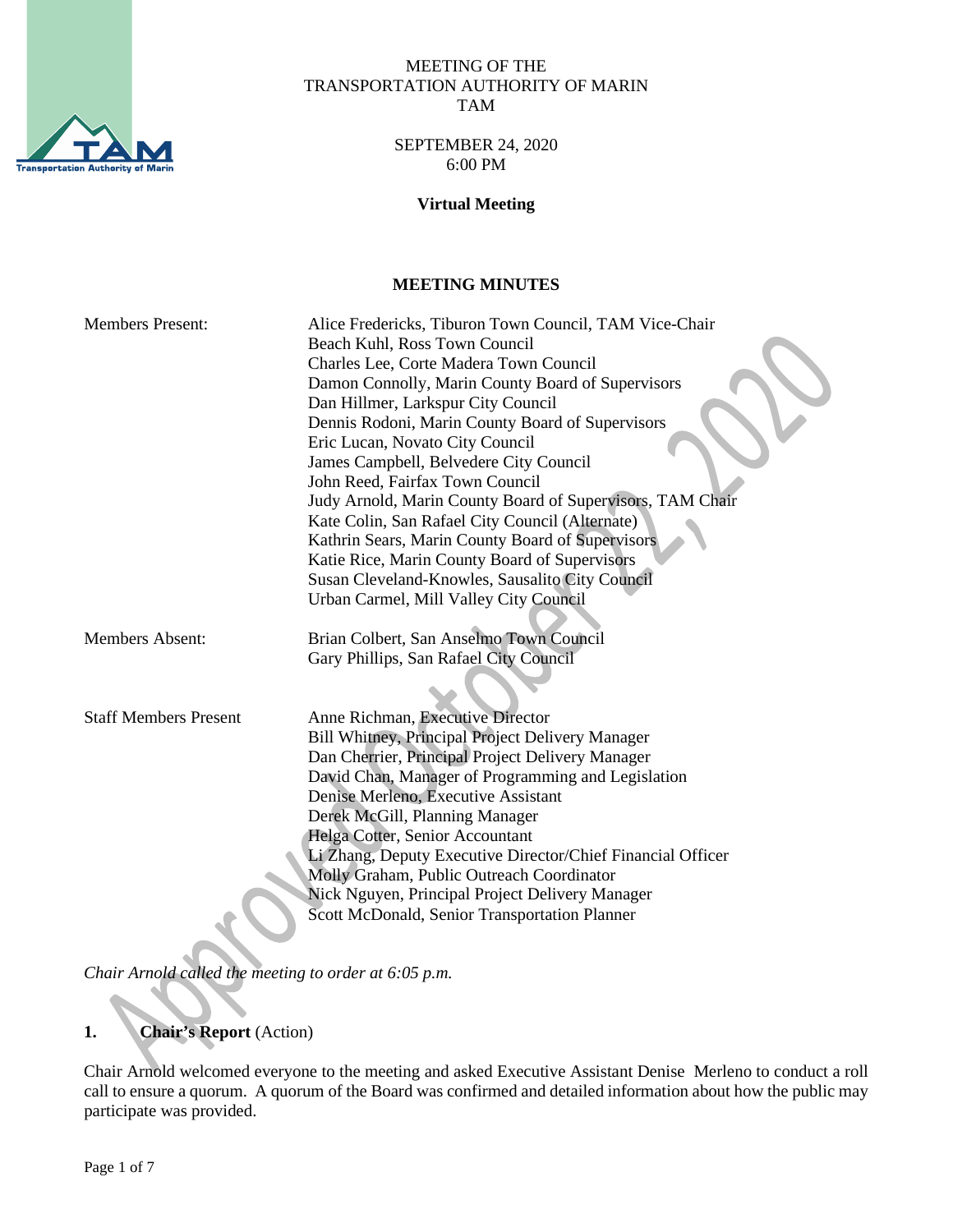Chair Arnold announced that she would join the Human Resources Ad-hoc Committee to fill a vacancy that was created when the previous TAM Chair Stephanie Moulton-Peters stepped down earlier in the year.

## **2. Commissioner Matters Not on the Agenda** (Discussion)

None.

## **3. Executive Director's Report** (Discussion)

Executive Director (ED) Anne Richman reported that the combined FY2018-19 Citizens' Oversight Committee (COC) /2019 TAM Annual Report was out for distribution and that the COC is beginning to work on the FY2019- 20 COC/TAM 2020 Annual Report. She provided an update on the Agency's final sales tax collection for FY2019- 20 noting that \$27.48 million was received which was only \$0.02 million less than the \$27.5 million budgeted for the year and that \$2.33 million in vehicle registration fees was collected compared to \$2.40 million that was budgeted. She reported on Safe Pathways Projects that were recently completed, a recent meeting of the Marin 101/580 Direct Connector Stakeholder Working Group, results of a rider survey conducted by Marin Transit, upcoming emergency repair work on Highway (HWY) 1 south of Stinson Beach, ongoing work on the protected bike path on the Sir Francis Drake Blvd. flyover, listening forums being conducted by the Sonoma Marin Area Rail Transit (SMART), service modifications that Golden Gate Transit (GGT) is making, the Healthy Transit Plan developed by the three transit operators in the County, the public comment period open until October 22 for the California Transportation Plan 2050 (CTP 2050), and a congestion pricing study conducted by the San Francisco County Transportation Authority (SFCTA). She also reviewed the State's Senate Bill 1 (SB 1) Local Streets and Roads funding estimates by city/town and reported that five applications submitted for funding under the Active Transportation Program (ATP). She finalized her report by noting that the monthly Caltrans Report was included as an attachment to her report.

Commissioner Rodoni referred to the slide on the ATP project submissions and asked if the \$22 million cost for the San Rafael Canal Crossing Project was correct. ED Richman stated that this is what the City of San Rafael believes the cost will be, but this application is for a specific phase of the project.

Chair Arnold asked if any members of the public wished to speak or had sent in an e-comment, and hearing none, she closed this item to public comment.

## **4. Commissioner Reports** (Discussion)

a. MTC Report – Commissioner Connolly

Commissioner Connolly reported on the Metropolitan Transportation Commission's (MTC's) lengthy board meeting and highlighted discussions that occurred including one on the Healthy Transit Plan to be considered for adoption by all Bay Area transit operators and the Plan Bay Area (PBA) 2050 Blueprint. He reported that all of Marin's requested projects have been included in the fiscally constrained part of PBA 2050. He added that there was a lot of discussion on two greenhouse gas (GHG) emission reduction strategies including a telecommuting mandate and all-lane tolling. Commissioner Connolly stated that future discussions will include the topic of the regional growth strategy and changes that will affect Regional Housing Needs Allocation (RHNA) numbers.

b. Marin Transit Report – Commissioner Rodoni

Commissioner Rodoni reported that Marin Transit joined other Bay Area transit operators by adopting a resolution endorsing Riding Together: Bay Area Healthy Transit Plan earlier this month. He was happy to report that the first report showed that 98 percent of the riders were wearing masks properly and that 97 percent maintained the social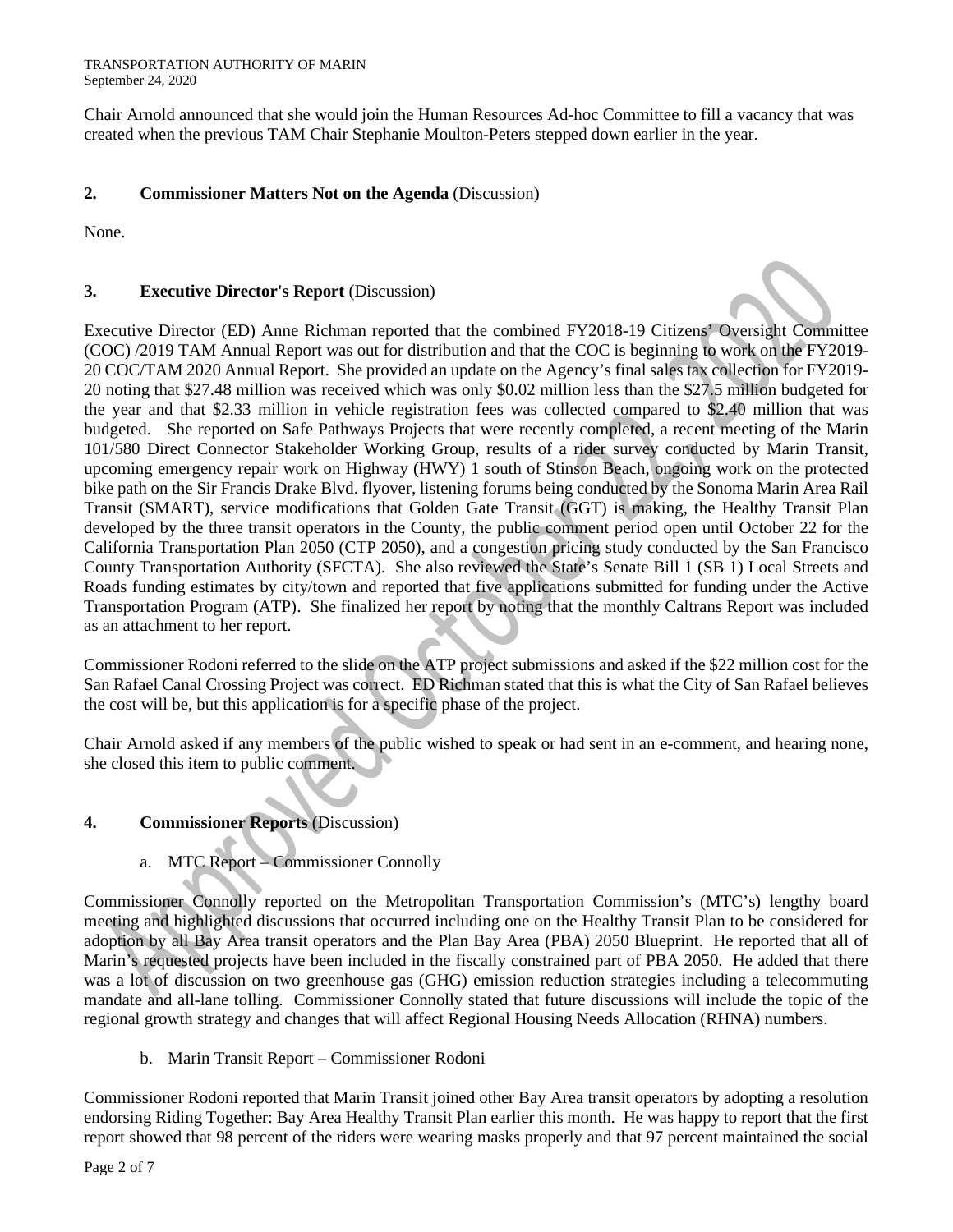distancing requirements on busses. He stated that the Agency has increased the number of busses in service to reduce the number of riders being passed up due to limited rider capacity during the pandemic. He noted that, by utilizing best practices to reduce the possible transmission of the virus, Marin Transit hopes to appeal to the County Health Officer to reduce the social distancing measure from 6- to 3-feet. This would allow for a significant increase in ridership capacity.

## c. SMART Report – Commissioner Lucan

Commissioner Lucan reported that SMART's sales tax receipts for 2020 were higher than expected and that five listening sessions with the public have been held with more to come in both Marin and Sonoma counties. He stated that SMART received a lot of positive feedback during these sessions.

## **5. Open Time for Public Expression**

Chair Arnold asked if any members of the public wished to speak or had sent in an e-comment, and hearing none, she moved on to the next item.

# **6. CONSENT CALENDAR** (Action)

# a. Approve TAM Board Meeting Minutes July 23, 2020

Chair Arnold asked if any member of the public wished to speak or if staff had received any public comment by email and hearing none, she closed this item to public comment.

Commissioner Campbell moved to approve the Consent Calendar and was seconded by Commissioner Fredericks. A roll call vote was conducted the motion passed unanimously.

# **7. State Legislative Update** (Discussion)

Gus Khouri, TAM's Legislative Consultant, provided an update on legislative activity.

Regarding the state budget, Mr. Khouri reported that the state legislature approved the budget for the upcoming year and that Governor Newsom signed it. However, a special session may be convened after the November election to address the \$54 billion deficit for FY 2020-21. He reported on a \$1.9-2.0 billion deficit in transportation revenue due to lower gas consumption and deferred vehicle registration fees.

He reported on staff's efforts to apply for \$40 million of SB 1 Solutions for Congested Corridors Program (SCCP) funds for the Marin-Sonoma Narrows Project through the California Transportation Commission (CTC), and he expressed appreciation to Chair Arnold and Commissioner Lucan for their participation in these efforts. He also reported on changes to the membership of the CTC commission. He finalized his report by discussing the Governor's Executive Order N-76-20 that would mandate all vehicles sold in California to be 100 percent electric by 2035 which, among others, which will help the state reach its GHG emission goals.

Commissioner Rice asked about the \$54 billion state budget deficit Mr. Khouri had reported on and whether it was inclusive of the \$14 billion in federal funding that had yet to be received by the state or if that number would climb to \$68 billion if the \$14 billion is not received. Mr. Khouri stated that the \$54 billion deficit did not take account the \$14 billion that was still on hold from the federal government, which would help reduce the deficit to \$40 billion.

Commissioner Rice asked and Mr. Khouri confirmed that the Governor's order on future vehicles sales required them to be zero-emission vehicles and not just electrical vehicles (EVs).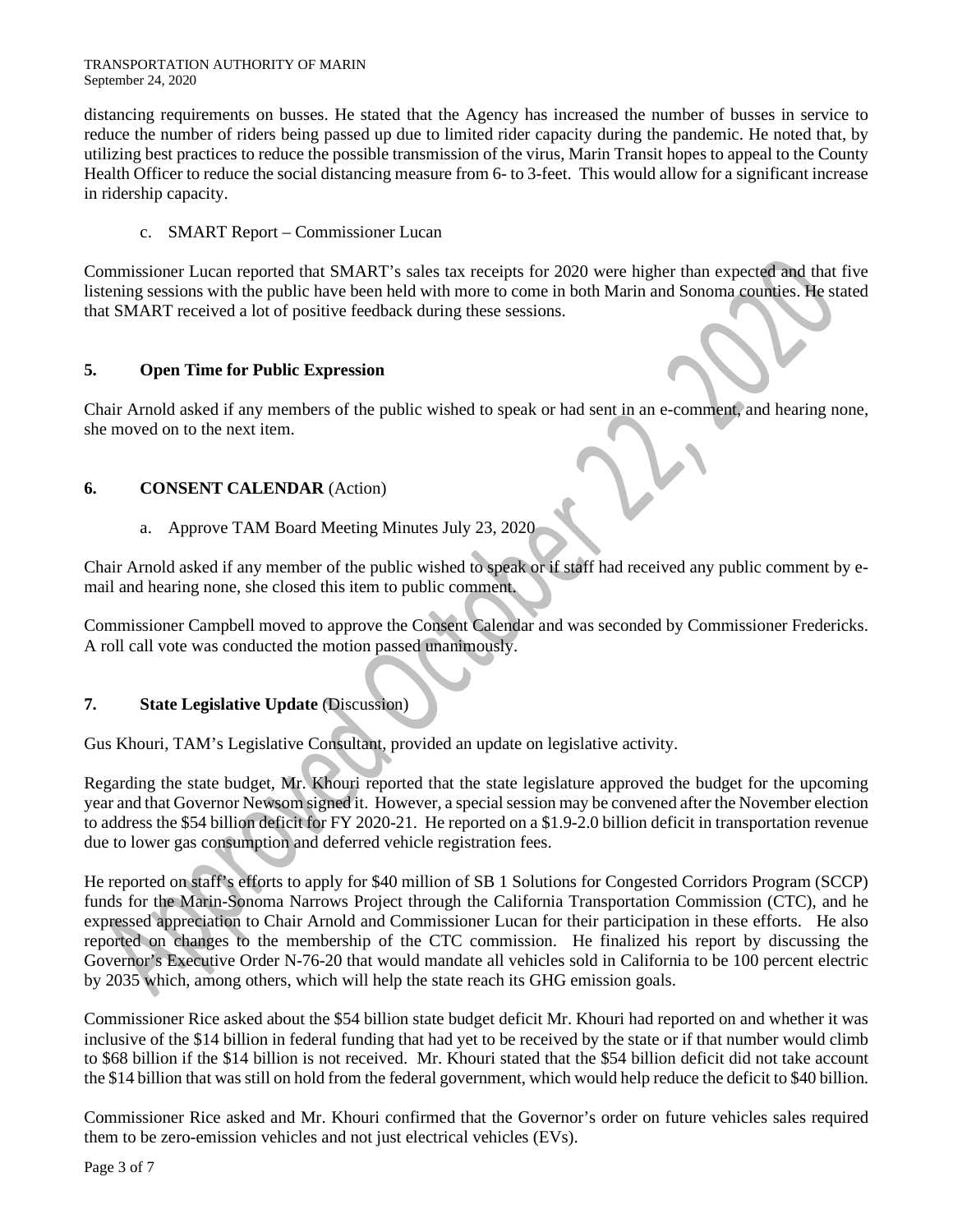Speaking on the continued reduction of gas tax revenues, Commissioner Rice asked if a gas tax/vehicle miles traveled (VMT) hybrid model was being considered. Mr. Khouri noted that the CTC had a task force to study a road-user charge and had conducted a pilot program in which 5000 participated. What arose from that program included questions on implementation and equity in regions that do not have the same density as others. He felt the vehicle registration fee might be a better way to obtain additional revenues.

Chair Arnold expressed her appreciation for Mr. Khouri's reports.

### **8. Allocate Transportation Sales Tax Interest Funds to City of Sausalito's Gate 6 Road Intersection Modifications Project** (Action)

ED Richman introduced this item which recommended that the TAM Board authorize the allocation of \$100,000 in Transportation Sales Tax Interest funds to the City of Sausalito for the Gate 6 Road Intersection Modifications Project.

David Chan, Manager of Programming and Legislation, provided the background on the collection and use of Measure A/AA interest funds as well as the projects that have benefited from the use of these funds. He reviewed the proposed improvements for Gate 6 Road Intersection Modifications Project, its funding shortfall and the funding request. He discussed the reasons for assisting the City of Sausalito with funding the Project and why the use of Measure A/AA interest funds is the best source for providing assistance. He finalized his presentation by reviewing the staff recommendation, next steps, and noting that that Sausalito's Public Works Director Kevin McGowan and Project Manager Jill Barnes were present to answer any questions.

Commissioner Cleveland-Knowles thanked TAM staff for considering the project and asked about pedestrian safety, whether those on foot will need to move into the bike lane. Project Manager Jill Barnes stated that pedestrians, particularly children and/or children on bikes on their way to schools, will be able to continue to use the sidewalk.

Chair Arnold asked if there was any public comment and hearing none, she closed this item to public comment.

Bjorn Griepenburg of the Marin County Bicycle Coalition (MCBC) expressed his appreciation to TAM and the County for their financial assistance to close the funding gap for this project.

Commissioner Sears thanked ED Richman for her efforts in moving this long-standing project along to completion and noted that the Board of Supervisors will take action to approve the County's portion of the funding contribution.

Commissioner Sears moved to approve the staff recommendation, which was seconded by Commissioner Cleveland-Knowles. A roll call vote was conducted, and the motion was unanimously approved.

# **9. Update on COVID-19 Impacts on Crossing Guard Program** (Discussion)

ED Richman introduced this discussion, and Dan Cherrier, Principal Project Delivery Manager, along with James O'Brien of Advanced PDI provided a detailed presentation on the impacts that COVID-19 has had on the Crossing Guard Program.

Mr. O'Brien provided a summary of the Program and both the short-term and long-term impacts from the pandemic that the TAM will need to address for the Program. He highlighted that the Program is funded by Measure A/AA, Measure B with 99 guards and the guards are provided by All City Management Services (ACMS). He explained the impacts of COVID-19 are threefold: 1) potential \$1.6 million Measure AA revenues reduction over the next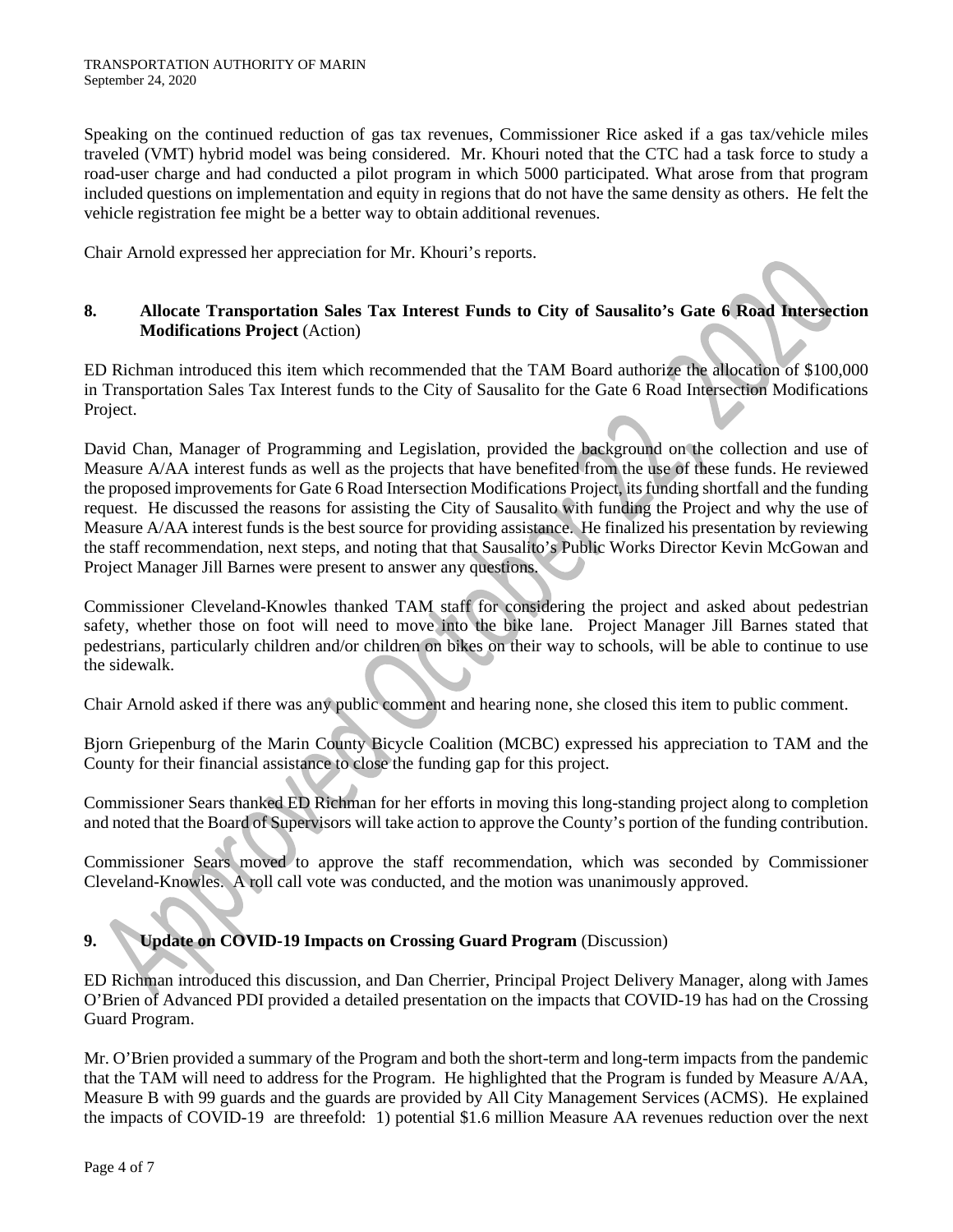5-year period; 2) short-term cost savings due to school closures; and 3) school schedule changes related to in-person school operations during the pandemic.

Mr. O'Brien reviewed 6 scenarios for reopening schools and how each scenario would impact the program financially, now, and in the future. He finalized his presentation by explaining the next steps which included working with ACMS and the Marin County Office of Education (MCOE) as schools reopen, monitoring revenue and cost impacts over the fall months, reviewing additional revenue options or cost reduction measure to maintain the current number of guards until the Program undergoes the recertification process and making any necessary adjustments in the spring for the upcoming school year.

Commissioner Colin asked if it would be difficult to bring back the guards since they have been furloughed since March.

Mr. Cherrier noted that retaining guards, under normal circumstances, has always been one of the most difficult components of this Program but that the TAM Board had previously approved a return-to-work bonus to help attract those guards back to their posts. He added that, if schools return to classroom study on a staggered basis, returning guards can be placed at schools as they open thereby allowing ACMS more time to recruit for the vacant sites.

Commissioner Lee asked if emergency funding might be available since this is pandemic-related issue and wondered, as well, if there was a way to identify less-trafficked sites so that a flashing beacon could be installed to replace the guard and keep the crossing safe should the health crisis continue. He asked if ACMS utilizes the Employment Development Department (EDD) to source possible recruits from the roster of unemployed workers. He finalized his questions by asking if workshare opportunities exist that could allow for a cost-sharing situation among schools.

Mr. Cherrier replied that a shared guard arrangement with the schools is possible and that a volunteer program was developed but is not currently being utilized due to associated insurance and overhead costs. Regarding emergency funding, Mr. Cherrier noted that most of the programs that receive funding are federalized and that the Crossing Guard Program is not eligible, but that TAM could swap it if another eligible funding source surfaces.

Mr. O'Brien spoke on the issue of flashing beacons and stated that another funding source would need to be located as this type of mechanism is not an allowed use under the Measure A/AA Crossing Guard Program. Regarding using a pool of unemployed candidates through the EDD, he thought it would be a good idea to suggest this to ACMS.

Commissioner Carmel pointed out that the forecast presented represents a 20-30 percent revenue cut from the baseline and that he is hopeful the economy will not dip that much.

Chair Arnold asked if there was any public comment and hearing none, she closed this item to public comment and moved on to the next item.

# **10. Authorize Various Actions for the North/South Greenway Gap Closure Project** (Action)

Bill Whitney, Principal Project Delivery Manager, presented this item which recommended that the TAM Board authorize the ED to (1) request CTC to program and allocate \$1.5 million in Local Partnership Program (LPP) funding (2) request MTC to re-allocate previously programmed Regional Measure 2 (RM2) funds (3) execute a revised Cooperative Agreement with the California Department of Transportation (Caltrans), and (4) execute a contract amendment with the consulting engineering firm Moffatt & Nichol to provide design services during construction and extend the contract term.

Mr. Whitney provided background on the project noting that the project had been broken into Northern and Southern Segments and he explained the parameters of each using diagrams and illustrations. He focused on the Northern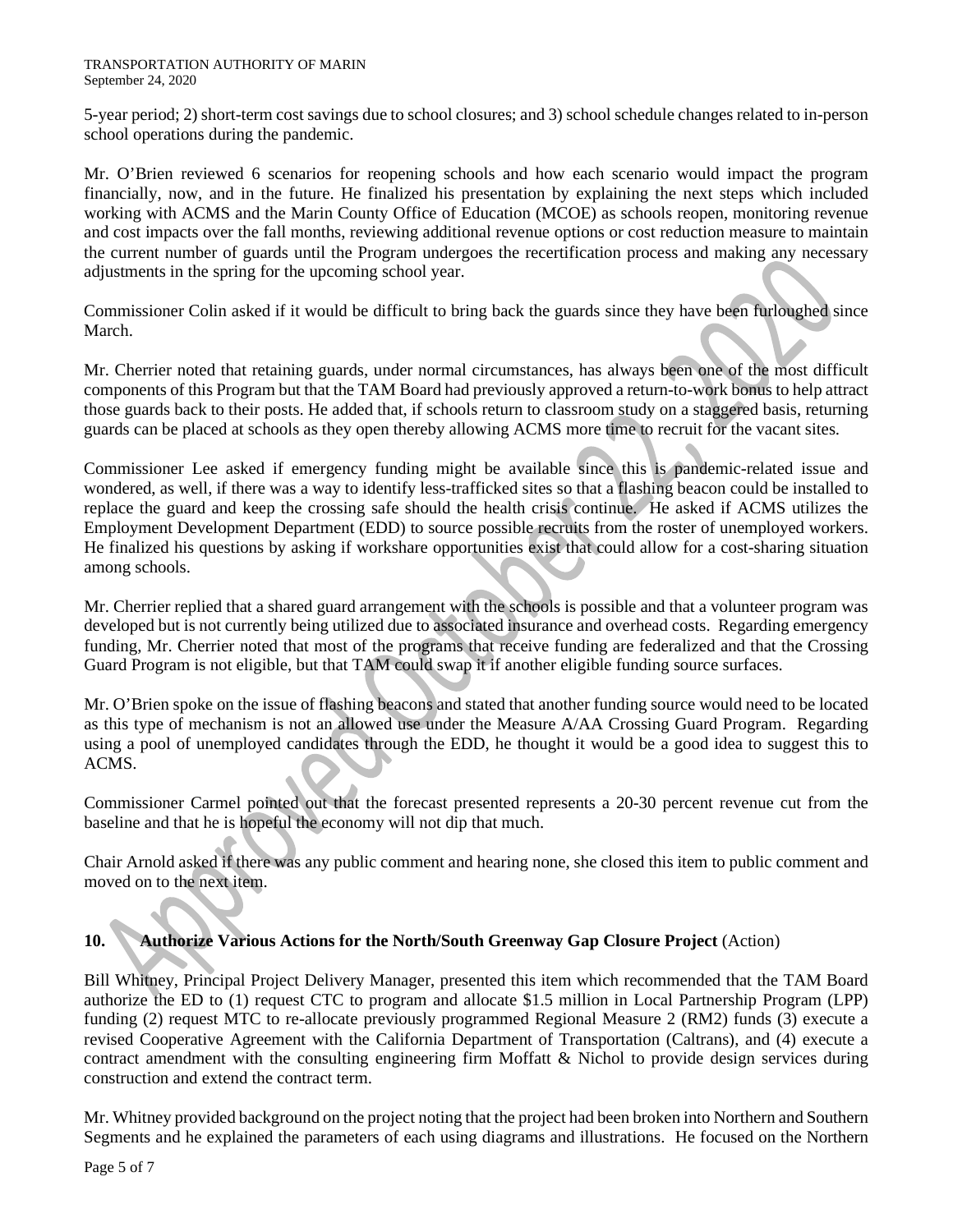#### TRANSPORTATION AUTHORITY OF MARIN September 24, 2020

Segment noting it was broken into two projects: the Multi-use Path crossing Corte Madera Creek (Caltrans Project) and the Multi-use Path on Old Redwood Highway (in the City of Larkspur). The construction bids for the Multiuse Path Crossing Corte Madera Creek were received and the low bid exceeded funds available for the project. Staff proposed awarding the bid to the lowest bidder should additional monies be found to ensure full funding of the Project. Mr. Whitney explained the funds staff proposes to use to close the project shortfall and finalized his report by restating staff's recommendation.

Chair Arnold noted that the Administration, Projects & Planning (APP) Executive Committee considered this item at the September 14th meeting and recommended this item be forwarded to the Board for approval.

Chair Arnold opened the item to public comment.

Bjorn Griepenburg of MCBC was happy to see that, given the high bids, staff had developed a recommendation that could allow this project to proceed to completion. He added that he was disappointed that funds needed to be moved away from the Southern Segment since construction of it is an important section that is needed to help complete the Greenway.

Seeing no others wishing to speak, Chair Arnold closed this item to public comment.

Commissioner Connolly moved to authorize the ED to (1) request CTC to program and allocate \$1.5 million in LPP funding (2) request MTC to re-allocate previously programmed RM2 funds (3) execute a revised Cooperative Agreement with Caltrans, and (4) execute a contract amendment with the consulting engineering firm Moffatt  $\&$ Nichol to provide design services during construction and extend the contract term, and added that staff should continue to seek funding for the Southern Segment, which was seconded by Commissioner Lucan. A roll call vote was conducted, and the motion was approved unanimously.

Commissioner Carmel thanked ED Richman and Mr. Whitney for several meetings they held with Commissioner Lee, Stephanie Moulton-Peters, and him to explore ways to complete the Greenway from Sausalito to Mill Valley and over the hill to Corte Madera to connect, eventually, with this portion of the Greenway.

# **11. MTC's Plan Bay Area 2050 Final Blueprint** (Discussion)

Derek McGill, Planning Manager, presented this discussion item and provided information on the background of PBA 2050 and that MTC approved the overall blueprint earlier in the week. He reviewed the four elements of the Blueprint: transportation strategies, housing geographies & strategies, economic geographies and strategies, and environmental strategies, all of which are intended to reduce GHG emissions. He reviewed the GHG reduction target which has been increased to 19 percent from the previous 15 percent goal and noted that most of the reduction needs to come from fewer cars on the road as well as electrification of transportation. He discussed the transportation projects and noted that all of Marin's projects were included in the Plan. Regarding the Regional Growth Framework, he discussed the two new Priority Development Areas (PDAs) both of which are in San Rafael and then he briefly touched on the 35 Strategies for the Plan. He reviewed the next steps in the Plan's process through Spring 2021. He discussed the RHNA Process and that the final RHNA adoption is expected in 2021.

Commissioner Cleveland-Knowles asked Mr. McGill to explain the all-lane tolling concept and how it is differentiated from other tolling programs. Mr. McGill replied that it is a complex topic that aims for a meansbased fare for all lanes of highways that are adjacent to regional rail corridors. He noted that additional vetting needs to occur and issues need to be resolved. They differ from express lanes that use high-occupancy vehicle lanes. In this concept, tolls occur for all lanes of a facility and would be variable based on income eligibility of the user and would be implemented with a FasTrak-like device.

Commissioner Lucan, on the topic of housing, asked if there have been any fundamental changes from the process that jurisdictions went through 6 years ago. Mr. McGill suggested that commissioners check in with their local